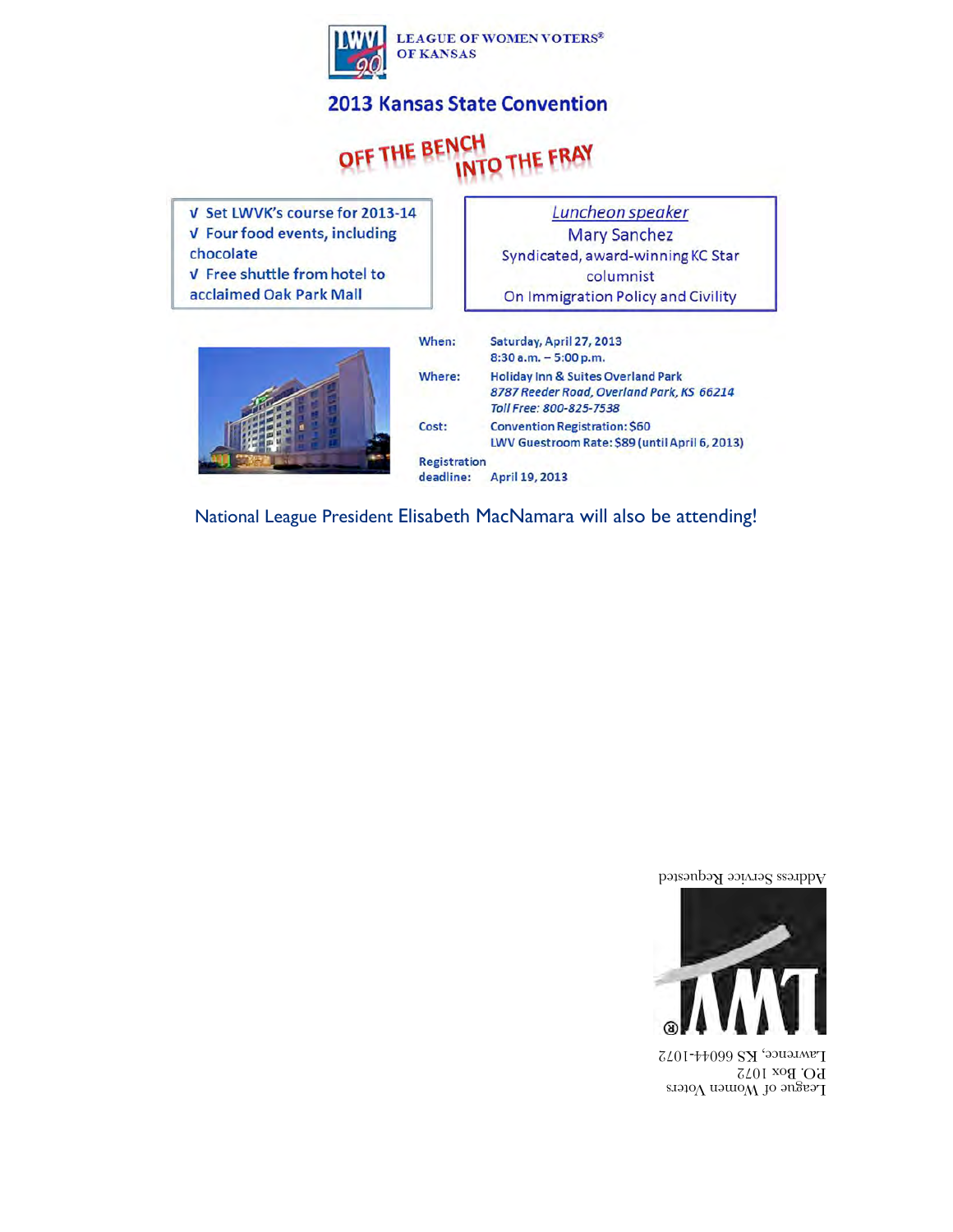# **TheVOTER**

#### Bulletin of the LWV of Lawrence-Douglas County, KS

The League of Women Voters is a non-partisan political organization encouraging the informed and active participation of citizens in government and influencing public policy through education and advocacy.

- President: Melinda Henderson [president@lawrenceleague.com](mailto:president@lawrenceleague.com) Membership: Bonnie Dunham [membership@lawrenceleague.com](mailto:membership@lawrenceleague.com) Voter Editor: Ruth Lichtwardt [lightwatcher@gmail.com](mailto:lightwatcher@gmail.com) Local League [www.lawrenceleague.com](http://www.lawrenceleague.com) [www.facebook.com/lwvldc](http://www.facebook.com/lwvldc) [www.twitter.com/lwvldc](http://www.twitter.com/lwvldc) State League: [www.lwvk.org](http://www.lwvk.org) [lwv.kansas@gmail.com](mailto:lwv.kansas@gmail.com) 785-234-5152 National League [www.lwv.org](http://www.lwv.org) 202-429-1965
	-



#### League Calendar

| Saturday,<br>March 23 |            | 10 am - Noon Review League's Position on Low-Income Housing Policy. Ninth St. Missionary 10 am - Noon Baptist Church Christian Education Bldg., 833 Ohio Street |
|-----------------------|------------|-----------------------------------------------------------------------------------------------------------------------------------------------------------------|
| Saturday,<br>March 23 | $7 - 9$ pm | Land Use Committee Meeting. 912 Holiday Drive.<br>PLEASE NOTE CHANGE IN MEETING PLACE.                                                                          |
| Monday,<br>April 8    | $9:00$ pm  | <b>VOTER Submission Deadline.</b> Please send submissions to<br>voter@lawrenceleague.com                                                                        |
| Thursday,<br>April 11 | $7 - 9$ pm | LWVL-DC Board Meeting. Plymouth Congregational Church, Heritage Room,<br>945 Vermont St. All League members are invited to attend.                              |
| Saturday,<br>April 20 | $11:30$ am | Annual Meeting with Keynote Speaker Sandy Praeger. Smith Center at Brandon<br>Woods, 4730 Brandon Woods Terrace. Please see article on page 2.                  |

#### A Message from President Melinda Henderson

Spring officially arrives March 21st, and that means spring cleaning; so I guess it's time for me to start tidying up the President's office in preparation for David Burress to assume the role on April 20th.

The League membership year officially ends March 31st. I'd like to leave David with 100% renewals by the end of this month. Our per-member-payments (PMPs) to National this year will be based on our membership count from February 4th. That number is 129 and includes 6



members who joined after September 30th and 9 members who renewed before the September 30th deadline last year. So far, 20 members have renewed for this year…THANK YOU! That still leaves 73 members we're waiting to hear from. Have you renewed your membership for the coming year? The renewal form is included with this issue of the VOTER. Please take a moment to fill it out, be sure to check a volunteer opportunity, and send it back in.

Hey…are you checking my math? How'd I only come up with 73 members instead of 94? That's because we now have 21 LIFETIME MEMBERS! (We don't pay PMPs for Lifetime members because they're not required to pay dues.) To find out who all these incredible members are, please see the article on Page 3.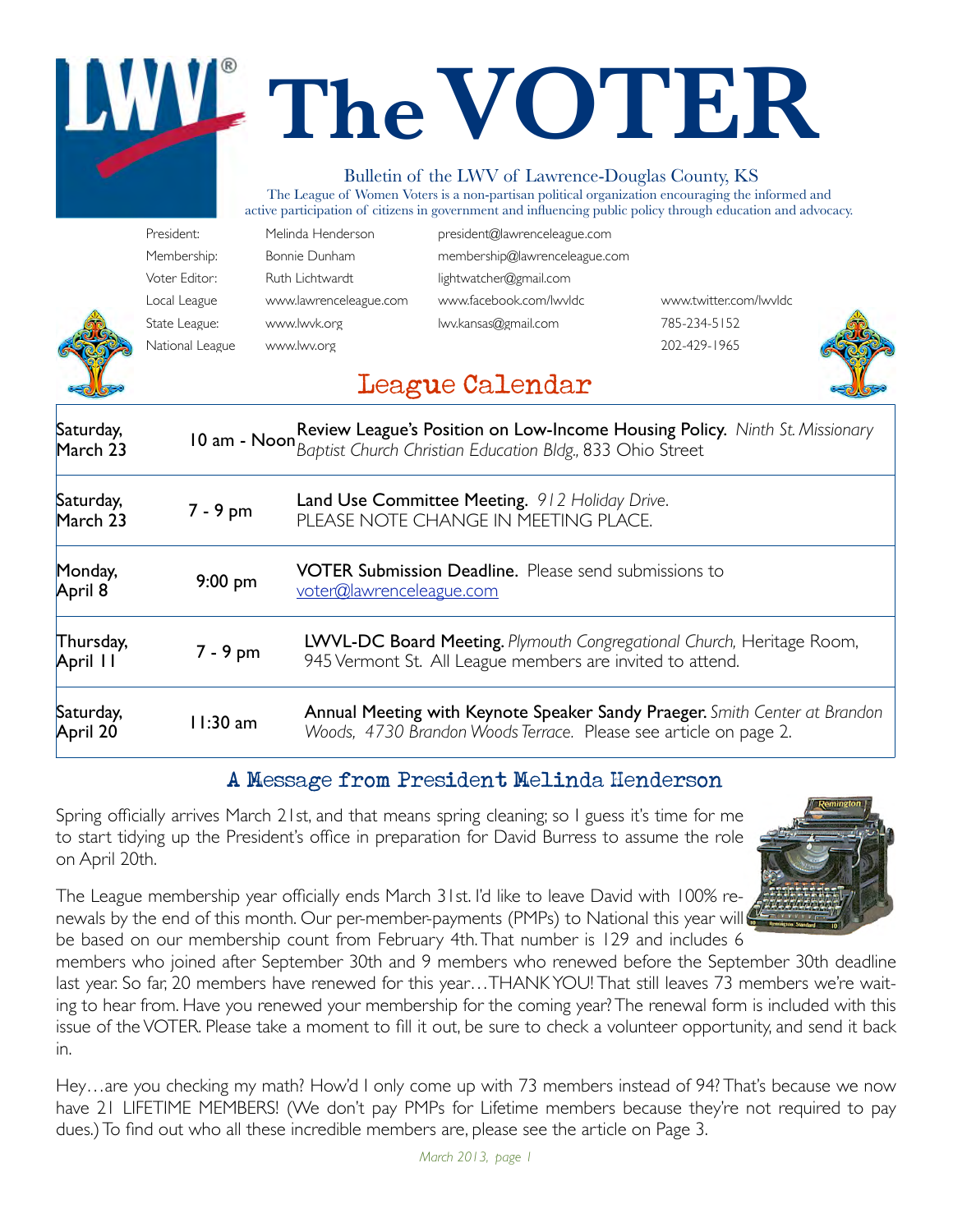March also signals March Madness, and there are a lot of things that come into play (pun intended?) this time of year.

Approximately 50 people attended our annual Helen Fluker Open and Accessible Government Award Luncheon on March 9th. Mitzi McFatrich, Executive Director of Kansas Advocates for Better Care, a statewide advocacy group devoted to making high quality long-term care available to all Kansans, was the award recipient and she made me feel so much better knowing that she's out there advocating for people like me (big birthday coming up!) and other League members with her job. Thank you to Lee Ketzel and Marguerite Arnold, Fluker Award committee co-chairs, along with committee members Margaret Arnold, Lynne Bodle and Bonnie Dunham for covering every last detail to make the event such a success. (If you ever need a team to pull an event together, this is the one!)

March 10-16 was National Sunshine Week. Our City Commission provided a proclamation which I was happy to accept on behalf of League. I think I did say something to the effect that "there can't BE enough sunshine at the state level right now" and did offer a suggestion to the commission that we try to figure out a way to have Planning Commission meetings available for live-stream on their website as soon as possible.

A new year means a new Board of Directors. A big thanks to Sharon Brown, chair of the Nominating Committee, board members Marjorie Cole and Bonnie Dunham, and members Kay Hale and Mary Lou Wright. Please see the article on page 3 about the Board of Directors for 2013-14.

# Proposed Bylaws Change

#### *This will be voted on by the membership at the Annual Meeting.*

The current categories of membership for purpose of paying dues, and the amount of the dues will remain unchanged for the 2013-2014 membership year. In addition, two new categories will be added: Sustaining Membership, Individual, \$100; and Sustaining Membership, 2 Members in the same Household, \$150.



Lawrence-Douglas County League of Women Voters

# Innual II*leet*íng

with keynote speaker Sandy Praeger April 20th

Reservations by April 15 to [melinlwv@gmail.com](mailto:melinlwv@gmail.com) or 841-8191 Smith Center, 4730 Brandon Woods Terrace \* Doors open at 11:30 \* Lunch served at 12:00 \* Cost of the lunch is \$15. \* Ms. Praeger speaks at 12:30 \* Business Meeting at 1:45.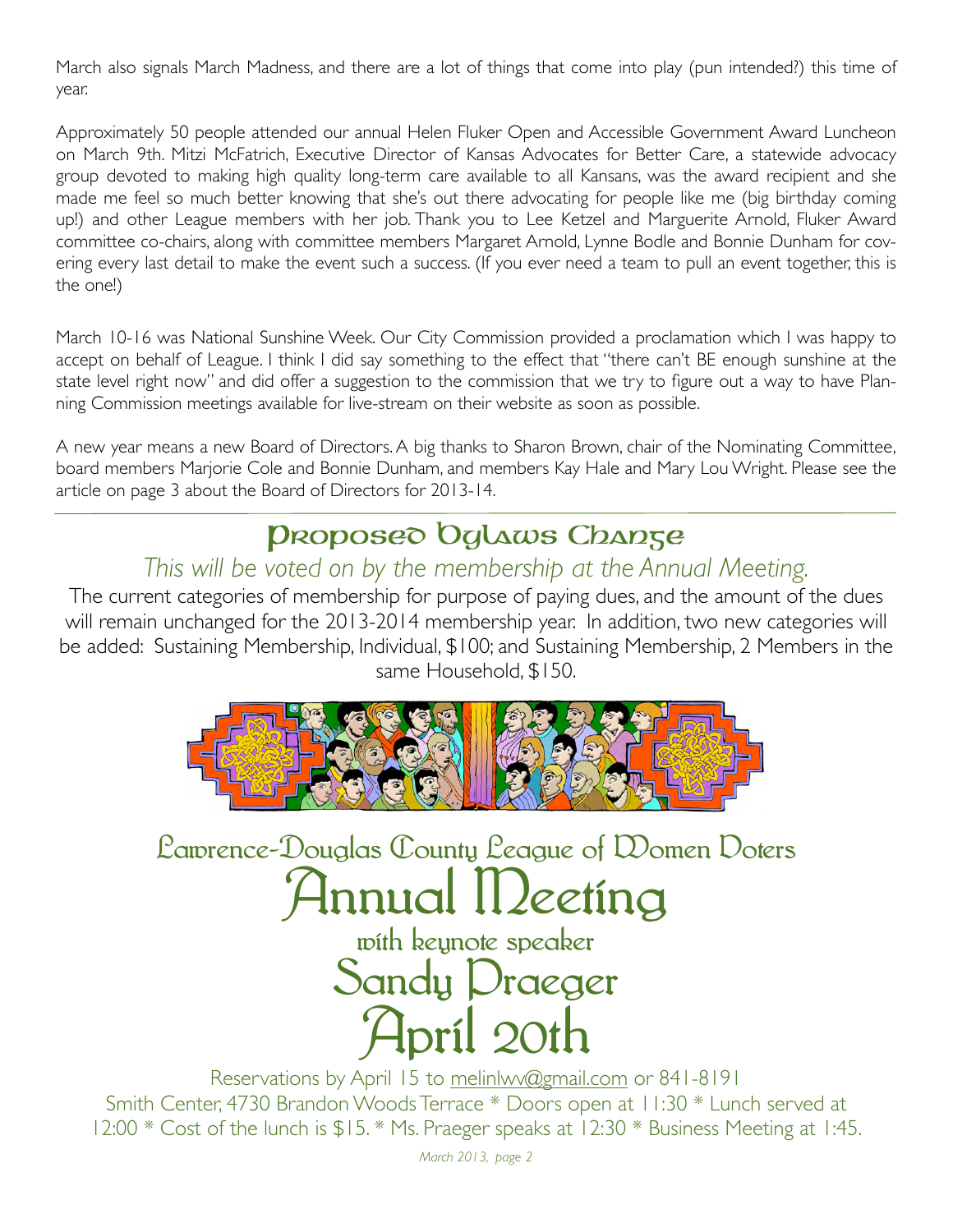#### Officer Dominations

The Nominating Committee presents the following candidates for election at the Annual Meeting to serve as officers for the 2013-2014 League year:

President Elect: Cille King Secretary: Caleb Morse Treasurer: Marjorie Cole

Co-Presidents: David Burress & Cille King Vice President: marci francisco Directors: Margaret Arnold, Caroljean Brune, James Dunn, Ruth Gibbs, Midge Grinstead, Melinda Henderson, Marlene Merrill.

Nominating

Committee: Sharon Brown, Bonnie Dunham, and Kay Hale re- places Mary Lou Wright

#### What Ooes It Mean to be a Lifetime League Member?

If you have been an active League member for 50 years, you are recognized as a Lifetime League member. One of the perks is that you are no longer required to pay annual dues, and your local League is not required to pay a permember-payment for you. This year we have 21 active Lifetime members in our League!

The following members were already recognized as Lifetime members:

Marnie Argersinger; Margaret Baker; Lynne Bodle; Della Hadley; Lee Ketzel; Mary Miller; Virginia Seaver; Jane Volker; Marian Warriner; and Eleanor Wenger.

We're pleased to add the following members to our Lifetime roster this year:

Marilyn Bradt; Sarah Casad; Marilyn Chamberlin; Carolynn Crawford; Danny Drury; Sue Himes; Audrey Kamb-Studdard; Betty Lichtwardt; Margie McKinney; Violet Smith; and Genny Weston.

Additionally, inactive member Carol Worth is also a Lifetime member.

Many thanks to Margaret Arnold and Melinda Henderson for undertaking the task of identifying potential Lifetime members by doing some research in our archives at Spencer Research Library and to Marjorie Cole for contacting the prospects and verifying their original join date with the League. We now have a process in place to do this every year so that we don't miss anyone in the future.

And thank you to all of our wonderful Lifetime members who have contributed a combined 1000+ years of service to help make our League (and many others, over the years) what it is today. We look forward to honoring each and every one of you at our Annual Meeting.

#### Welcome! New Members

Claudean McKellips; Adina Morse; Laura Routh; Lucy Russell; Gayle Sigurdson

#### boasing for Low-Income **Study**

Saturday, March 23, 2013 League Members will review the League's position on Housing for Low-Income Groups 10:00 AM—12:00 Noon Location: Ninth St. Missionary Baptist Church Christian Education Bldg. 833 Ohio Street For more information, please contact James Dunn at 843-5272.

#### Delen Claker **Luncheon**

The Helen Fluker Open and Accessible Government Award Luncheon took place at the Smith Center, Brandon Woods, on Saturday, March 9, with a great crowd of about 50 attendees, including three members of Helen Fluker's family, and four of the past thirteen Fluker Award winners: Hilda Enoch (2001), Betty Lichtwardt, represented by her husband Bob and her daughter Ruth (2003), marci francisco (2008), and Margaret Farley (2010).

Gayle Sigurdson, President of the Older Women's League, spoke of the strengths and attributes of Mitzi McFatrich that led Gayle and two other nominators, Barbara Braa and Molly Wood, to put their awardwinning proposal together. Following the presentation of the engraved silver-plated salver to Ms. McFatrich

 $\widehat{\mathbf{\Theta}}$ ๑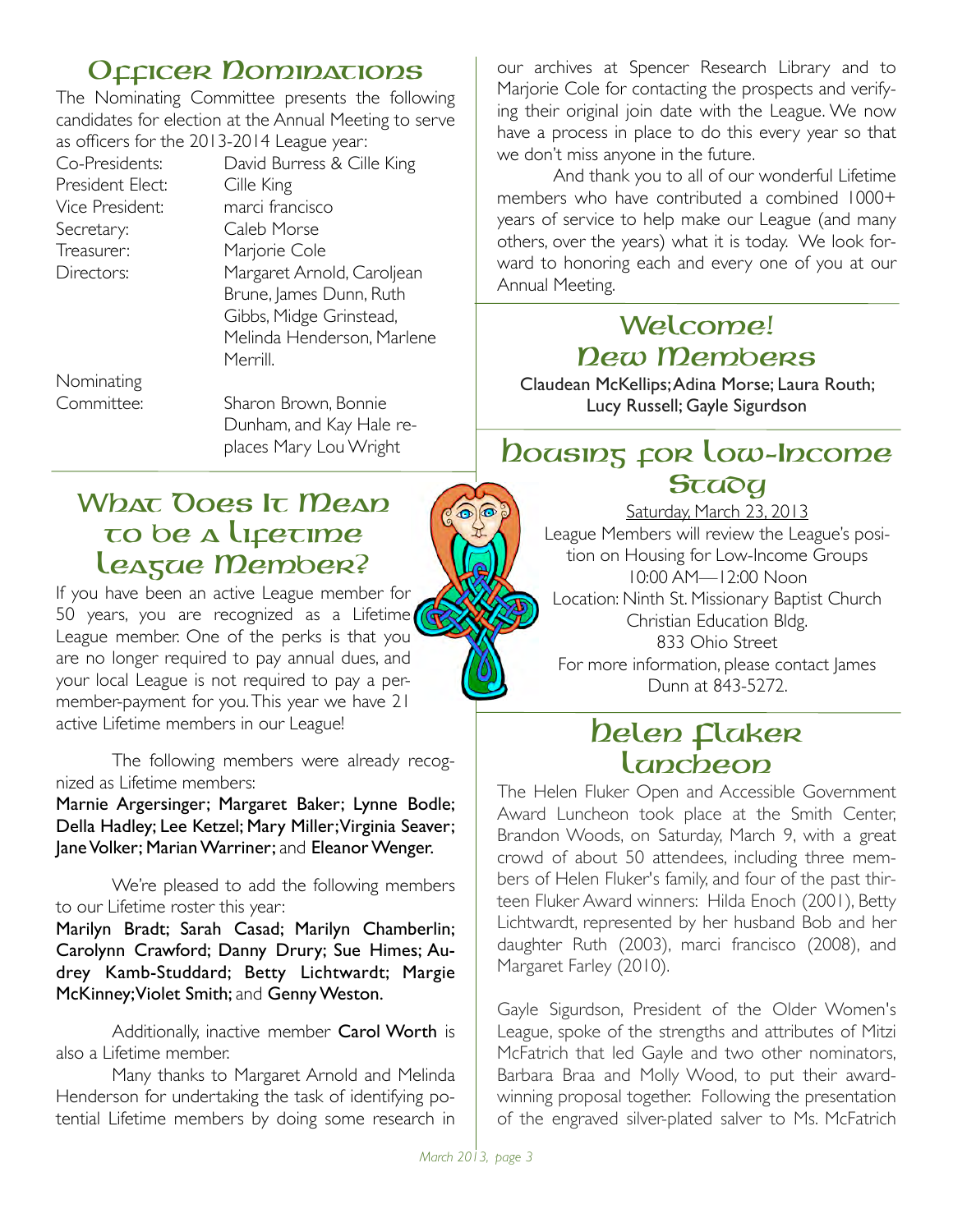by LWV L-DC President Melinda Henderson, the honoree spoke about the achievements of citizenactivists in securing safeguards against abuse and neglect during the change from public to private management of all Medicaid-provided services in Kansas.

The event served to restore our confidence in the effects of citizen-initiated activism, including "good" lobbying. *Lee Ketzel* 

#### Report on the **Febrasing Docising** Position Study Meeting

On February 23 the last of three LWVL-DC sponsored informational meetings on affordable housing was held at Fire Station Number 5, 1911 Stewart Avenue in Lawrence. The meeting began at 10am with introductions of guest speakers from two local housing programs: Rebecca Buford, Executive Director of Tenants-to-Homeowners (TTH), and Shannon Oury, Executive Director of the Lawrence-Douglas County Housing Authority (LDCHA). Present for the meeting were 13 League members: Bill and Margaret Arnold, Pat Benabe', C| Brune, James Dunn, Kay Hale, Cille King, Marguerite Lohrenz,, Ruth Lichtwardt, Laura Routh, Marilyn Roy, Milton Scott, and Saunny Scott. Leslie Soden, City Commission candidate, also attended. James Dunn presided.

#### Tenants to Homeowners, Inc.

Tenants to Homeowners is a non-profit agency, operating since it was certified in 1992 as a Community Housing Development Organization (CHDO), to provide low-moderate income homebuyers and renters with safe, affordable housing. Its history goes back to the mid-1980's, when a group of experienced homeowners came together as volunteer mentors for first-time homebuyers. Once CHDO certification was received, TTH became a legal entity eligible for Federal funding through the Community Development Block Program (CDBG) and HOME funds, providing money for subsidies that significantly reduce the final cost of a home. In1993, Homeowners-Out -of



-Tenants (HOOT) First-Time-Homebuyers Financing Program was born. Between 1993 and 2005, this program helped over 200 lowincome families to finance and purchase their first homes. In 2005,

HOOT was phased out, and replaced by an innovative new program, The Lawrence Community Land and Housing Trust. (LCLHT). The Land Trust retains ownership of the land on which the house is built, while the resident family



owns the house, and any improvements on the land.. Under this plan, homeowners pay 25.00/ monthly to lease the land, giving them the right to use the land for at least 99 years. This renewable agreement is called a "ground lease". This keeps the resale price of the home affordable for successive buyers, while allowing the current owner to keep the equity built during their occupancy. Thus, the subsidy initially invested in a land trust property is recycled. As the number of lower- income families become homeowners, neighborhood stability increases and school populations become more stable, which in turn contributes to the betterment of the entire community.

Tenants to Homeowners offers educational support through free First Time Homebuyer Workshops and individual credit counseling. Properties available are newly built 2, 3, and 4 bedroom houses, duplexes, and newly renovated older homes, for sale and rent. All meet Energy Star\* standards for energy efficiency. Currently, there are 58 owner occupied homes -11 of those renovated older houses - 51 rental properties, a new group of 4 rental homes, and a new development of 18 homes for sale within the Lawrence Community Housing Trust. For more information, call the TTH office at 842-5494, or go to the website: [www.tenants-to-homeowners.org.](http://www.tenants-to-homeowners.org/)

#### The Lawrence-Douglas County Housing Authority

The LDCHA provides affordable rental housing to eligible families and individuals living in Lawrence and Douglas County. The agency follows HUD regulations as well as state and local laws and regulations. It receives federal, state, and local grants and subsidy. Public housing units owned by the LDCHA and Section 8 vouchers for renting from private landlords are available. Eligibility and voucher payment amounts are based on annual family income of 80% or below the median for our area. Family size determines the size of residence (number of bedrooms) allowed for each household.

The Public Housing Program consists of family and elderly housing located throughout the City of Lawrence which are operated and managed by the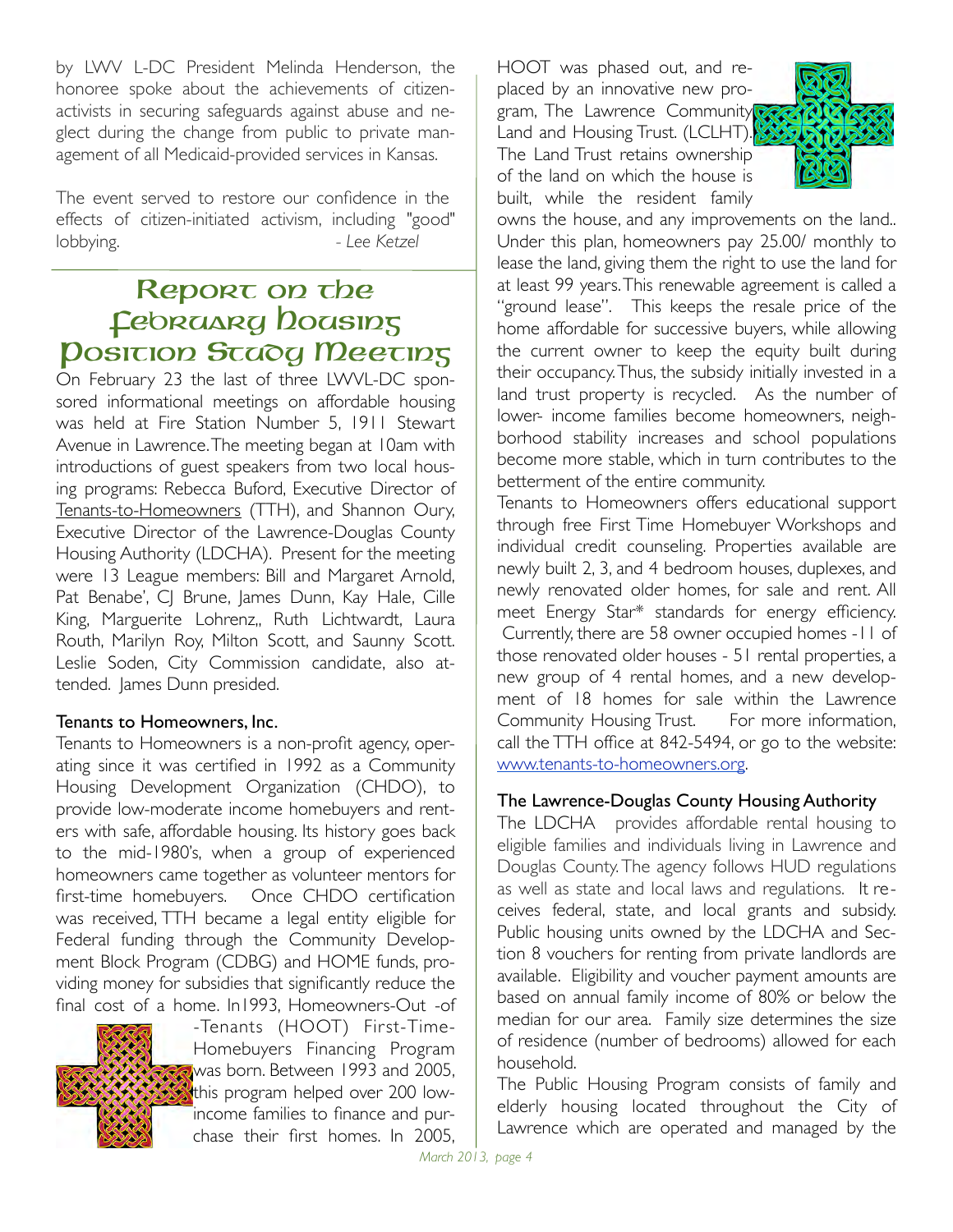LDCHA. Locations include Babcock Place, 1700 Massachusetts; Peterson Acres, 2930 Peterson Road; Edgewood Homes, 1600 Haskell; and 94 other living units from apartments to duplexes to single-family houses scattered throughout the community.

The Section 8, or Voucher program, in-

cludes over \$2.9 million in rent subsidies paid to private landlords throughout Douglas County. Some landlords who accept Section 8 vouchers will lower the rent for voucher holders, others will continue to charge market-rate rents.

Within these 2 overall programs are programs that provide housing for persons with developmental disabilities, psychiatric conditions, persons recently released from the Douglas County jail, transitional housing for the homeless community, and more.

Transitional Housing is a HOME funded voucher program that requires the applicant to be homeless at time of application and to enter into an agreement for support services as a condition of housing assistance.

As you can imagine, there are waiting lists for all of these programs, some of them very long. And unfortunately, the Emergency Housing Program Grant for Homelessness Prevention and Rapid Recovery (HPRP), expired on February 8, 2012, so no emergency housing is available.

Once a family or individual becomes a resident of the LDCHA, they are eligible to participate in the many programs offered under the Resident Services Program. These programs include youth, adult and senior programs.

Both public housing and Section 8 properties are subject to, and must pass annual, rigorous health and safety inspections in order to remain on the Program. Public housing units are managed and maintained by the Housing Authority's onsite employees; Section-8 landlords are responsible for the upkeep and maintenance of their properties. They are given 30 days notice from the time of inspection to make repairs on any items that fail the inspection. There are benefits and "downsides" to this for property owner/ potential

Section-8 landlord, and renters. Benefits are: guaranteed rent for the duration of occupancy, protection of both landlords' and tenants' rights through The Kansas Landlord-Tenant Act, and annual



inspections keeping the residence safe to occupy. However, the very same benefits are often off-putting to property owners who do not want to spend money on upkeep and maintenance. Or, prior Section-8 renters have not taken care of the property, leaving the owner reluctant to continue with, or re-enter the Pro-

gram afterward. The paperwork involved in the application/ approval process for potential landlords can also seem daunting to some. These factors, combined with the large numbers of students competing for the same housing, can make it extremely difficult to find a property owner willing to rent to Section-8 voucher holders. *a*  $\sim$  *Marilyn Roy* 

#### Digblights of the February DOARO **Meeting**

Present: Melinda Henderson (President), David Burress (President Elect), Marjorie Cole (Treasurer), Caleb Morse (Secretary); Directors: Margaret Arnold, Bonnie Dunham, James Dunn, Cille King, Ruth Lichtwardt. Absent: Milton Scott (Vice President), Sally Hayden, Marlene Merrill. Others present: Marilyn Roy; and Jan Pool, Danielle Pool, and Claudean McKellips, who stopped in after attending a 1 Billion Rising Day event downtown.

Treasurer's report. Marjorie reported total income for Jan of  $$594.54$  and expenses of  $$1,016.51$ ; net outflow was \$421.97. The net return of our fund drive to date is \$2,732.17. As of 1 Feb, balances in various accounts were as follows: Checking  $=$  \$820.32; Money Market =  $$2,101.18$ ; Stucky =  $$6,371.23$ ; Judiciary = \$593.58; Education Fund (LVVV EF) =  $$1,623$ . Membership and Leadership Development. Bonnie reported that Laura Routh joined. Melinda noted that we now have 129 members, including 21 lifetime members, and that our membership rosters are on deposit in our archive at Spencer Research Library.

State League Day at the Capitol. Cille, James, Marilyn, Melinda, and Kay and Gary Hale attended, as did sev-

eral members of the Douglas County Legislative delegation. Attendees participated in round table discussions of KanCare restructuring, activities of Secretary of State Kris Kobach, and gun con-

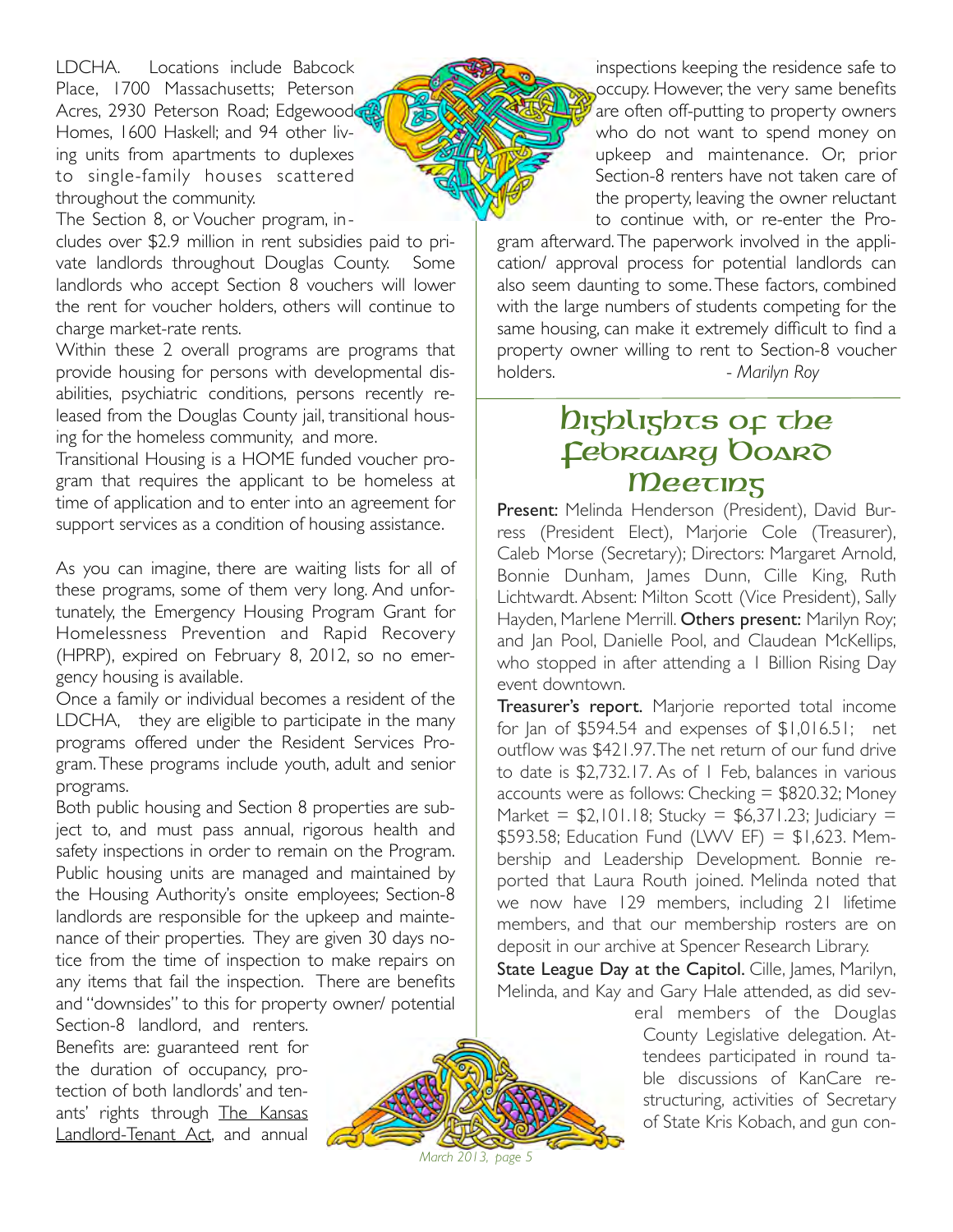trol and concealed carry issues, and heard comments from Jean Schodorf on issues related to social services and from Paul Johnson on taxation. James noted that he had learned that 6 states have full sales tax, but only 2 (Kansas and Alabama) have full sales tax and no available rebates, and also that Kansas counts 65,000 farms in the state, since we define as a farm any property generating farm income.

Land Use Committee. Melinda circulated a letter from West Lawrence resident Ryan Fike, thanking the LUC for their work on an issue affecting his neighborhood. David reported that the issues discussed at the last meeting concerned where to put truck stops, including changes proposed to allow these at 3 locations where automotive services are already allowed. LUC objected to the proposal, arguing that truck stops brig with them noise, pollution, and prostitution, and also that two truck stops are already present within 3 miles of Lawrence along I-70.

Bylaws Update. David presented his motion on dues, circulated previously ("That current categories and due will remain unchanged for the 2013– 2014 membership year. However, we will add two new categories: \$100 sustaining membership for one member; \$150 sustaining membership for two members in the same household.") Marjorie voiced her concern about the creation of membership classes, noting also that money for sustaining memberships could not be targeted for the Ed Fund. David replied that he thought many sustaining members would still be willing to contribute to our fund drive. David (Margaret) moved to adopt the proposal; carried 6-2 (Marjorie and Caleb voting no).

Policies Update. Melinda circulated a revised version to an update to our policy on Member Scholarships, which had been submitted by Marjorie and David. In discussion, several modifications to the proposed revision, including modifications to the modifications, were made. The header ("Interested and eligible individuals should not be prevented  $\oint$ from joining the League for financial reasons") was changed to read "Interested and eligible individuals should not be prevented from being active in the League for financial reasons." Where Marjorie and David had included a requirement for scholarship recipients to contribute \$10 towards the cost of their membership, Melinda suggested requiring them to contribute 10% of the cost. David defended the \$10

requirement, noting that this is equivalent to the cost of 3 decent beers [or 6.7 pretty bad ones] or a movie, and also that 10% of a membership is actually less than \$10. In discussion, however, the phrase "a token amount toward their dues" was suggested by Marjorie, and this was generally accepted as a better

requirement. Melinda's addition to the update of the statement (that "They should also explain how they will volunteer during the year") was revised in discussion to a requirement that "They should also explain how they will participate and support the League during the year". And, finally, it was clarified that all nominees for scholarships would receive a complimentary, 1-year, e-mailed [ie, not paper] subscription to the Voter. A suggestion posted by Marlene Merrill that scholarships be limited two consecutive years per recipient failed to generate any interest. David (Marjorie) moved to adopt the policy as circulated by them with these emendations; carried.

. Marjorie volunteered to serve on the committee as one of two members from the Board of Directors. Bonnie volunteered to fill the remaining slot.

Voter Registration. There was a brief discussion of a recommendation from LWV to cease voter registration efforts, pending further direction from LWV US. Cille, James, and Melinda will consider the issues surrounding new requirements for voter registration. *- Caleb Morse*

#### Land Use Committee

Because the meeting room in the Merc was occupied the evening of Saturday, February 23rd, the Land Use Committee (LUC) met in their cafeteria at 7:00 pm. We discussed mainly the two items on which we decided to write letters.

The first issue was three combined items: (1) the adoption of Comprehensive Plan (CP) amendments to accommodate the new commercial zoning district, CC600, (2) the Text Amendments to the Land Development Code (LDC) to incorporate this district into the Code, and (3) the rezoning to CC600 of the 146 acres in the northwest corner of the West 6<sup>th</sup> and K-10 corner. This node (the four corners of the W 6th/K-10 intersection) is the only location currently considered in the Com-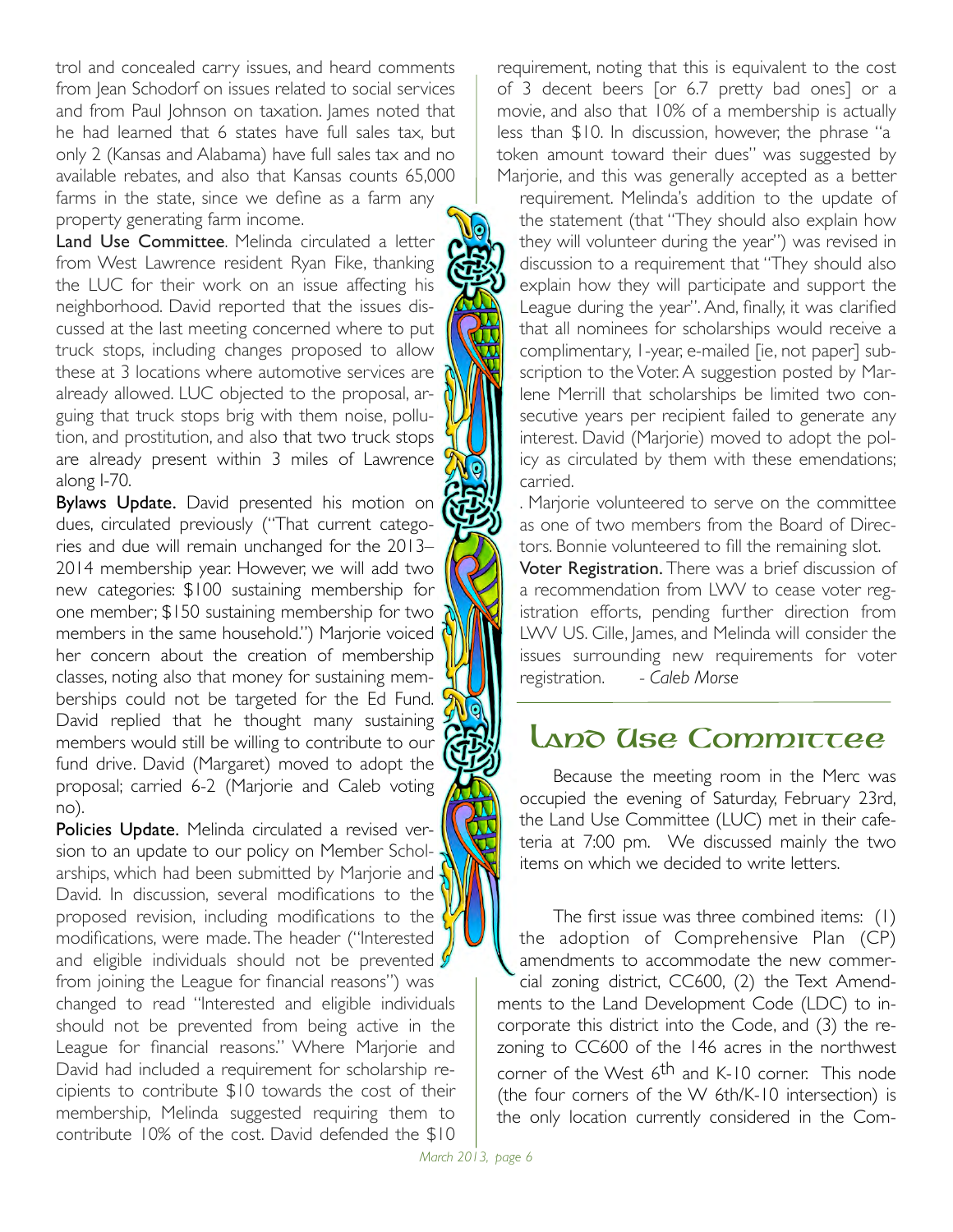prehensive Plan for the CC600 designation. This northwest corner had originally been considered for the Sports Village location but was abandoned for the recently approved Rock Chalk Park/City Rec Center project. Following this abandonment of the plans for the Sports Village on the 146-acre tract, the Planning Commission (PC) had then recommended against the commercial proposal for this node. However, contrary to the PC recommendation, at the request of the landowner of the 146-acre tract, the City Commission then sent this West 6<sup>th</sup> St./K-10 node back to the PC for reconsideration with several requests, one of which was to rezone the node to CC600.

We had sent several previous letters on this issue, but chose again to respond. We pointed out our position in support of a strong Downtown, that the market analysis had indicated that there was already overzoning for commercial retail use, that this

location was very special because of its ready access to transportation, and was needed more for employmentrelated use. We suggested that it should be preserved by zoning it as Urban Reserve and then seek help in finding sponsors for this as an employment-related use. We also suggested that the method of conditioning the zoning needed a better guarantee by using either a Special Use Permit or Planned Development, and that otherwise, in order to be binding, the

conditions needed to be incorporated into the specific ordinance adopted to rezone this property.

> OUTCOME: The PC incorporated the CC600 District into the CP including the four corners of the

W 6<sup>th</sup>/ K-10 node, but allocated specific amounts into each corner of the total retail zoning allowed for this node (thus lessening the impact of each corner). The amount of retail allowed in the 146 acres was 155,000 gross square feet, but also included a limit on general retail building size, one of the requirements stipulated in the Land Development Code for all CC districts. The 146 acres was then recommended to be rezoned to CC600 including these conditions, with the added restriction that the district on the northwest corner would not include multiple family use.

Our second letter was on Item No. 5, a proposed text amendment to the LDC to modify the requirements for parking lot perimeter screening. As the screening requirement now reads, in addition to the placement of trees every 25 feet, parking lots must be screened from streets with berms or solid masonry walls. The proposed change would allow the substitution of a fence for the wall and as an alternative in place of all other screen types, a continuous row of evergreen shrubs. There was no definition of the term "fence" or provision for maintaining the evergreen shrubs. We objected to the changes because they were not adequately defined as substitutes. We pointed out that the evergreens would require much more city involvement in keeping them clean and alive than the originally required screening, and asked that the changes not be made. OUTCOME: The PC deferred action on this text amendment until March 25

for further consideration.

Two other items worth mentioning are Item No. 6, a Text Amendment to define occupancy limits in detached (single family) housing as not more than three unrelated adults throughout the Land Development Code, and Miscellaneous Item No. 1, regarding "Truck Stops" placement in Horizon 2020. The redefinition of occupancy, Item 6, makes clear that it is restricted throughout the Code in detached housing regardless of zoning

district. In the case of "Truck Stop" as a use, it now has been eliminated from the "Auto-related" designations in the Comprehensive Plan and does not appear anywhere else in Horizon 2020.

An issue of note coming up in the March 25 Planning Commission meeting is the reconsideration of the current requirement that the Land Development Code conform to the Comprehensive Plan. When this appeared several months ago on the City Commission Consent Agenda, we sent a letter to the Commissioners strongly objecting to its initiation as a text amendment, but to no avail.

# Land Use Committee **Annual Report**

#### JADUARY 2012 TO MARCO 15 2013

The LUC met monthly, generally at the Merc public meeting room, but on one occasion at their cafeteria and on another at the home of David Burress.

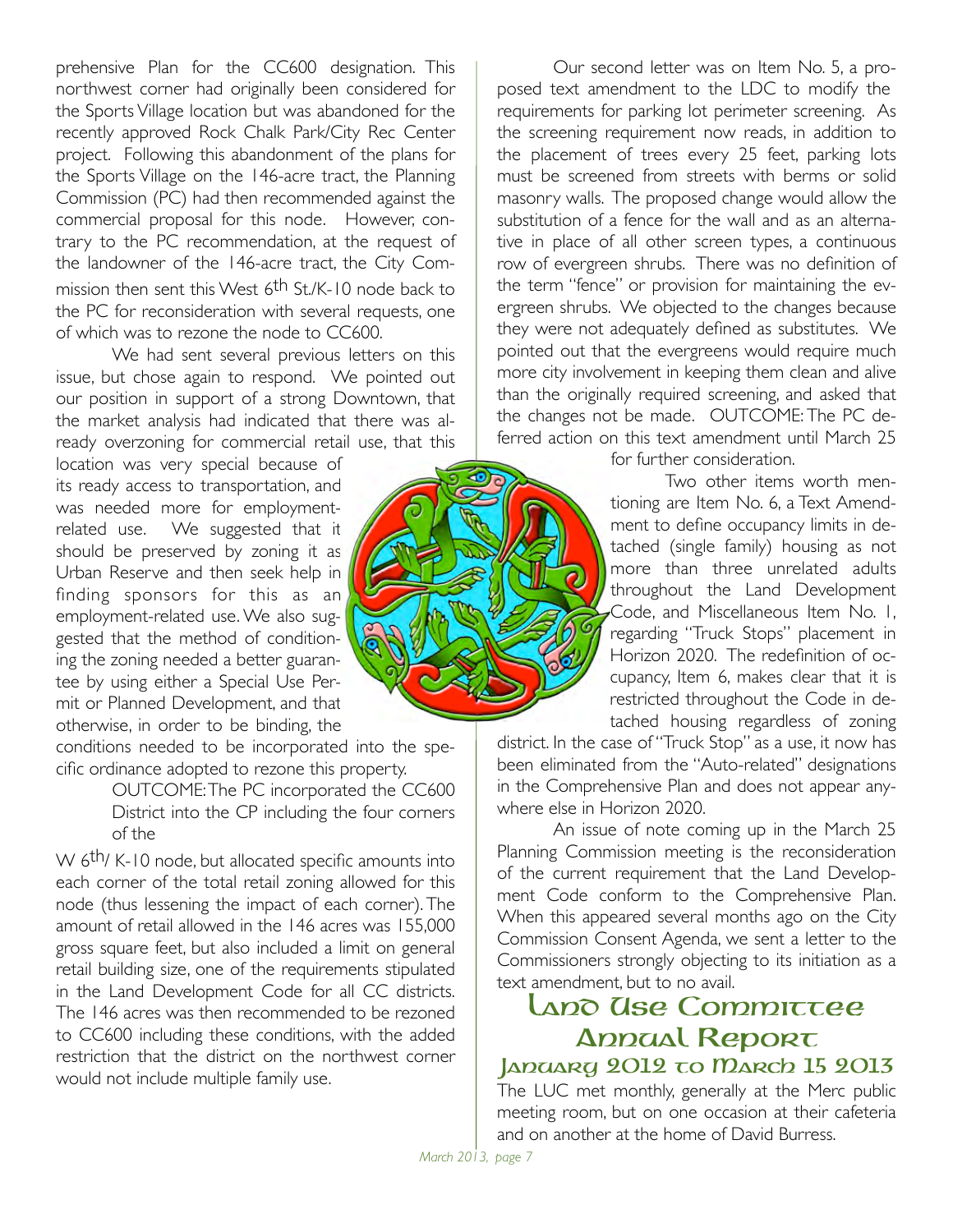We generally discussed Planning Commission issues. However, occasionally items on the upcoming City Commission agendas were of particular concern to us and we responded with letters to them. We sent a total of 28 letters, four of which were sent to the City Commission, and the remainder to the Planning Commission.

The issues on which we were most concerned or sent the most letters were (1) on the rezoning of the node to a new commercial district, CC600, at the northwest corner of  $6<sup>th</sup>$  and K-10, (2) the new City Recreation Center and Rock Chalk Park, (3) the Penny Sand Pit mining operation proposed for northwest of Eudora, (4) the new category of Truck Stops in the Land Development Code (as it is now interpreted), (5) the proposed expansion to the Northeast Area Plan (North Lawrence and Grant Township) from mostly agricultural use to more industrial use (outcome: it wasn't expanded), and (6) the rezoning of Langston Heights Addition to multiple family. This last instance is an example of an ongoing problem that we see increasingly: the lack of predictability and compatibility of land uses in residential areas. This is radically reflected in the most recent issue that has occurred—the proposal to eliminate the requirement in the Land Development Code to conform to the Comprehensive Plan, Horizon 2020. This will be coming up at the March Planning Commission meeting, and it has been scheduled as the last item on a very long agenda.

Presentations were made to the commissions by Melinda and Alan Black for which we thank them very much. A debt of gratitude is also due the Merc and their ever busy and efficient Arranger, Nancy O'Connor, for making our meetings there possible.

### A Deart-Celt Thank You to our Generous Contributors!

We are dependent on your support for most of our activities as our dues barely cover the per member payments we make to the National and State Leagues. (For the fiscal year 2012-13, the per member payment to LWV-US is \$31 and to LWV-K is \$18; our dues are \$55 for individual members and \$85 for household members.)

Your contributions to our General Fund provide us with resources for production of the Voter newsletter and other operating costs, include Voter Service/

Education materials. Your contributions to our Dues Scholarship Fund provide memberships to League members who otherwise could not participate and allow a more diverse membership. Your contributions to the Education Fund support community programs, voter education, and efforts of the state and national Leagues. (Only Education Fund contributions are tax deductible. If you made a contribution to our Education Fund, you received a letter for tax purposes.)

We are deeply appreciative. Thank you to everyone listed below who contributed during our fiscal year, thus far:

David Burress Sue & Dick Himes Carol Jacobsen Audrey Kamb-Studdard Lee Ketzel Cille King Susan & Stuart Levine Betty & Bob Lichtwardt

Bruce Liese Carrie Lindsey Ann Mah Carey Maynard-Moody Margaret McKinney Carrie Moore Janet Roth Laura Routh

Marilyn Roy Barbara Sabol Bob Schumm Arline Seely-Bensch Harriet Shaffer Rita Spradlin Toni Taylor Elinor Tourtellot

Ruth Warren Weaver's Department Store Geneva Weston Eleanor Woodyard Bev Worster